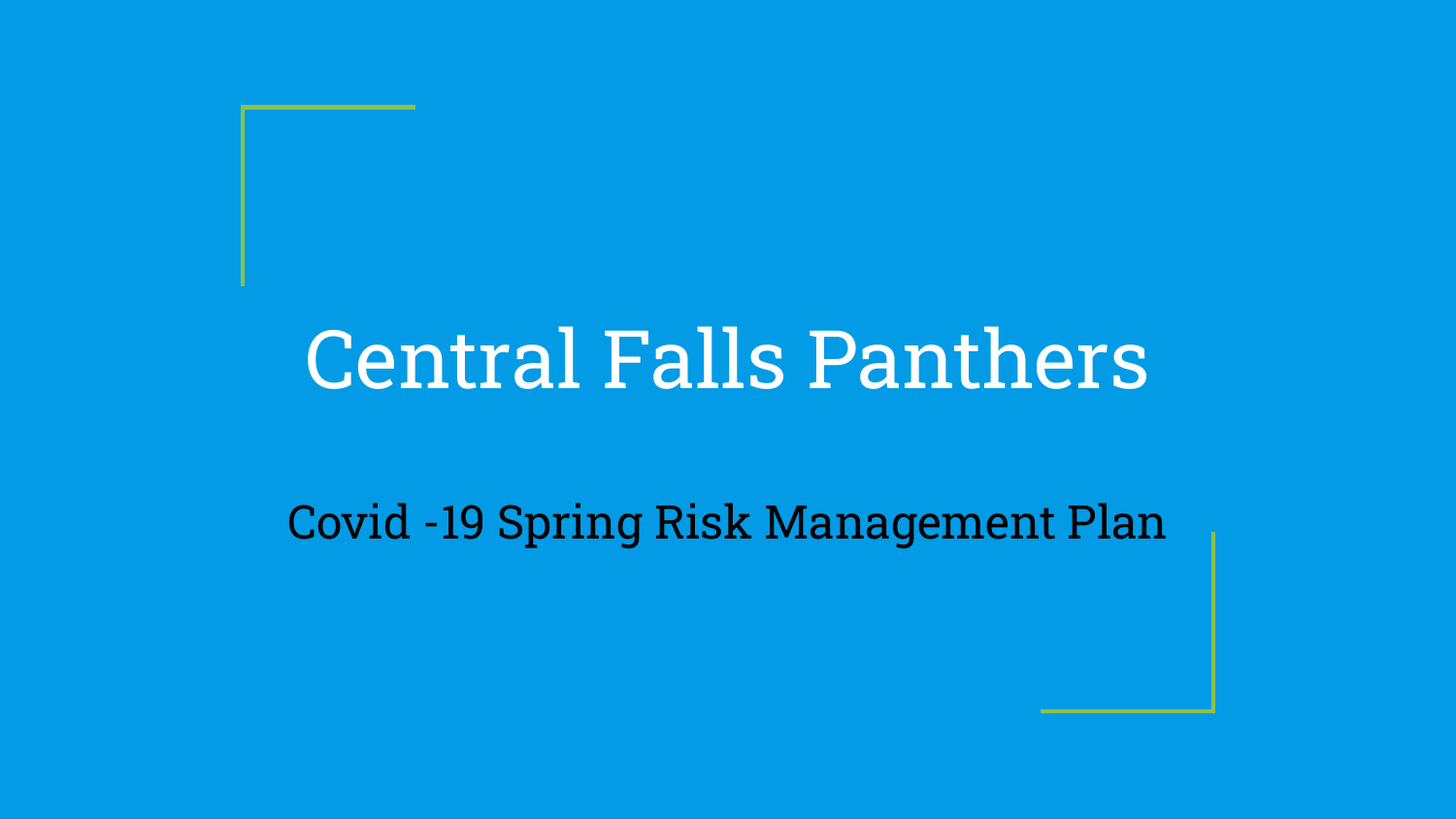## Introduction

The guidelines you will read is a summarized rules and additional steps plan that Rhode Island has strongly urged all individuals, public and private schools, municipalities, youth and adult sports organizations, leagues, and indoor sports facility operators and corporations to take in order to reduce the spread of COVID-19 for the health and safety of participants, staff members, officials, spectators, parents, and members of the public.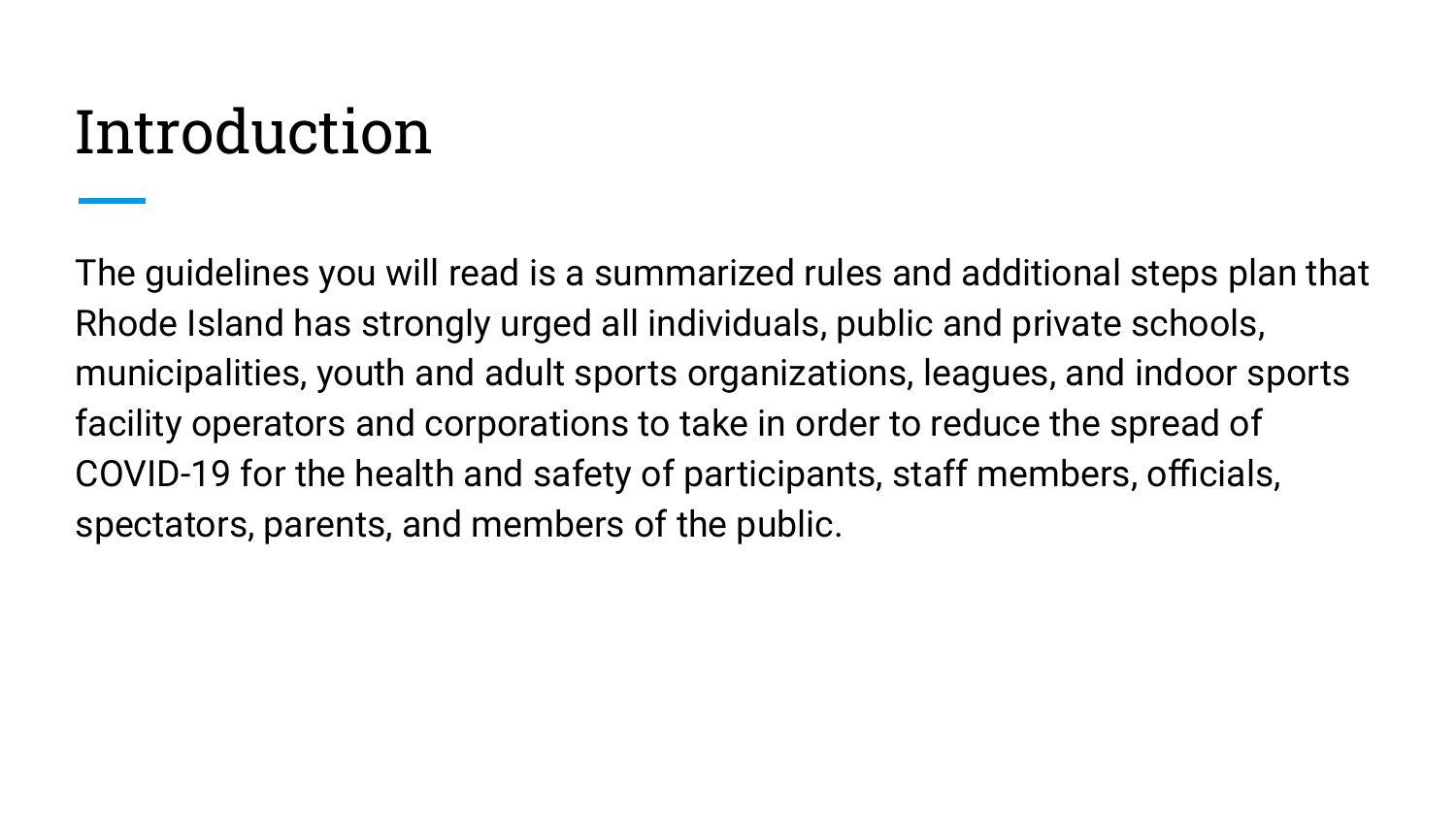## Central Falls Panthers Spring Protocols

- Check-in Process
- Screening
- Collection of Contact Information
- Staff Requirements
- Particiaptns
- Parents & Spectators
- Facing Covering
- Stable Groups
- Physical Distancing
- Equipment Cleaning
- Encouraging COVID-19 Testing
- Response to Positive COVID-19 Case
- RIDOH Cooperation Rule
- **Panther Rules**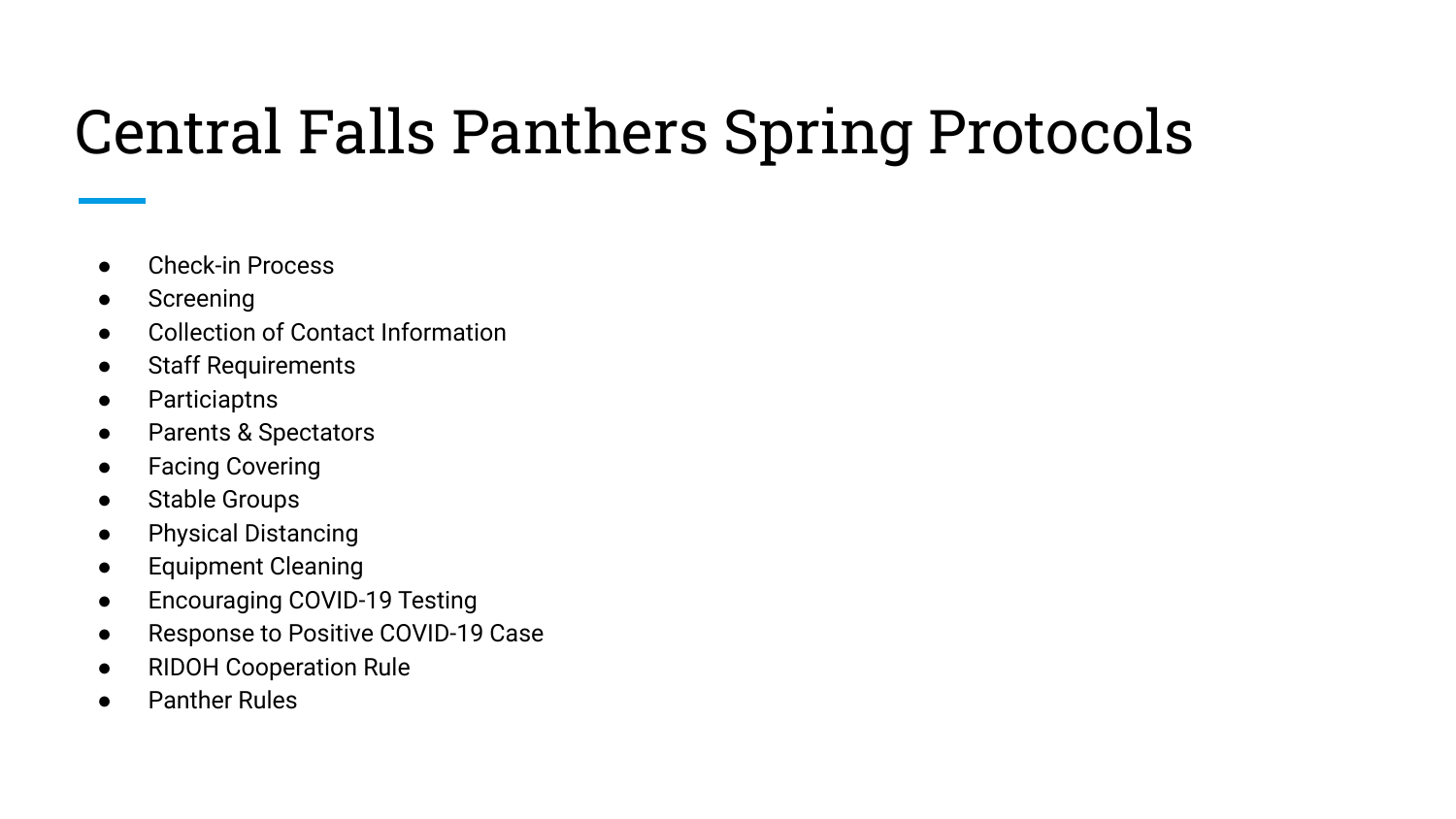### Check In Process:

The check-In process will be administered to all attendees including staff members, participants, and spectators at all events. The check-in process will consistent of a sign-in sheet for staff, participants, and spectators, screening of attendees for COVID-19 symptoms, temperature check using a digital thermometer, and use of hand sanitizer. During check-in, all attendees will be encouraged to acknowledge compliance with all COVID-19 related requirements and also that their non-compliance may result in the corresponding athlete being prohibited from participating in the sporting activity. Team staff and players should continue social distancing during the team check in process for competitions. There should be a single point of contact for teams during events.

- Signing-in must be completed at every event and the sign-in sheet must have contact tracing information such as name and contact information each time.
- A screening will be administered by the COVID-19 coordinator by taking a digital temperature of all staff, participants, and spectators. Also, COVID-19 Coordinator must ask all in attendance if they are having any symptoms of COVID-19 such as . All attendees must have their temperature check and the temperature must fall in between the RIDOH recommended gauge.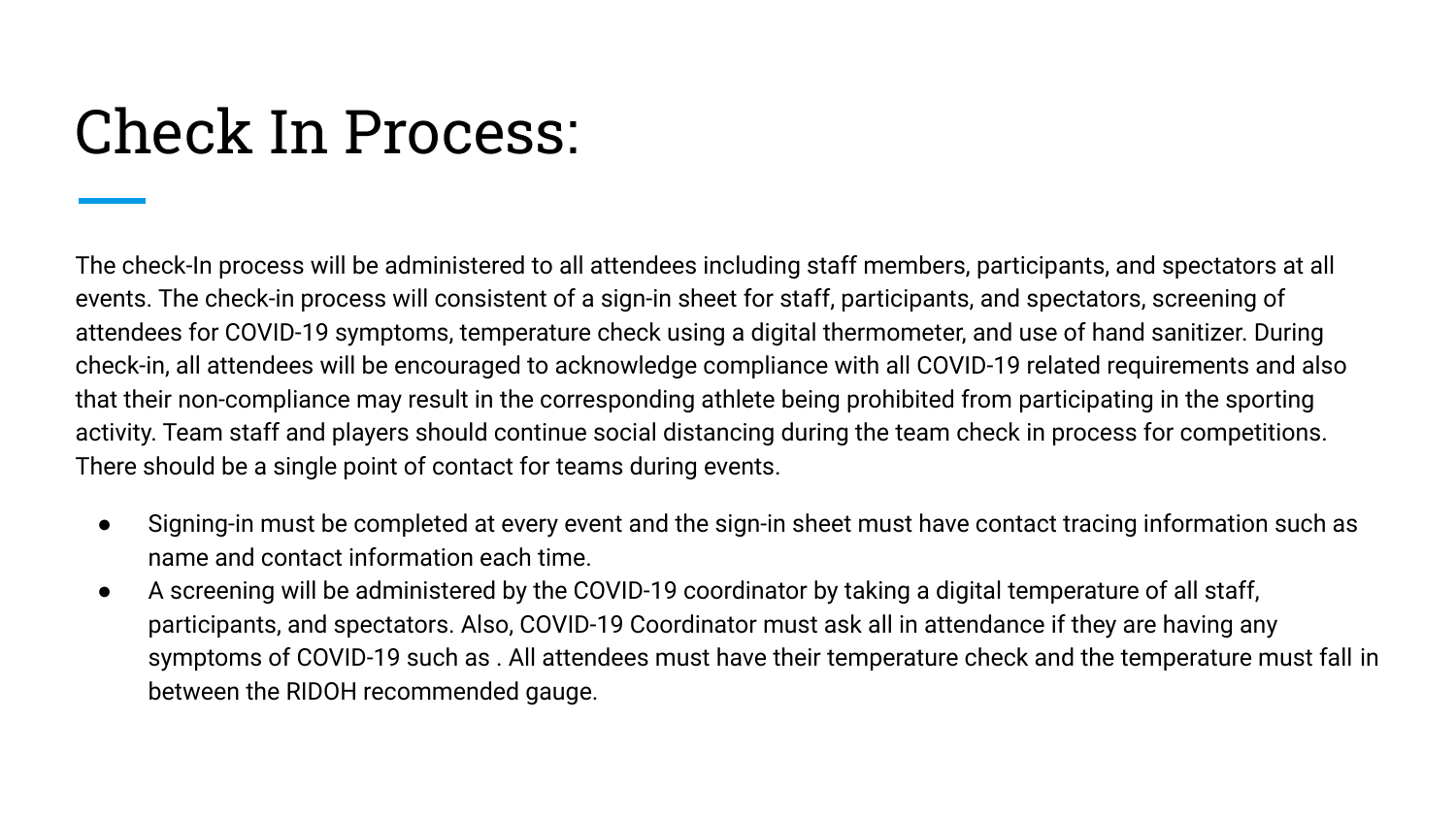#### Screening

All players, staff, coaches, officials, volunteers and spectators must be screened for symptoms related to COVID-19 prior to the beginning of each activity or before entry into an indoor sports facility. Any person exhibiting signs of illness and any person who has been exposed to a person with COVID-19 must be excluded from the activity in accordance with CDC and RIDOH guidelines. Active screening for COVID-19 symptoms of all individuals who enter sports facilities will be strongly encouraged, including through use of electronic or phone applications (i.e., Google document or QR Code) that also track attendance and send COVID-19 related push messages and reminders.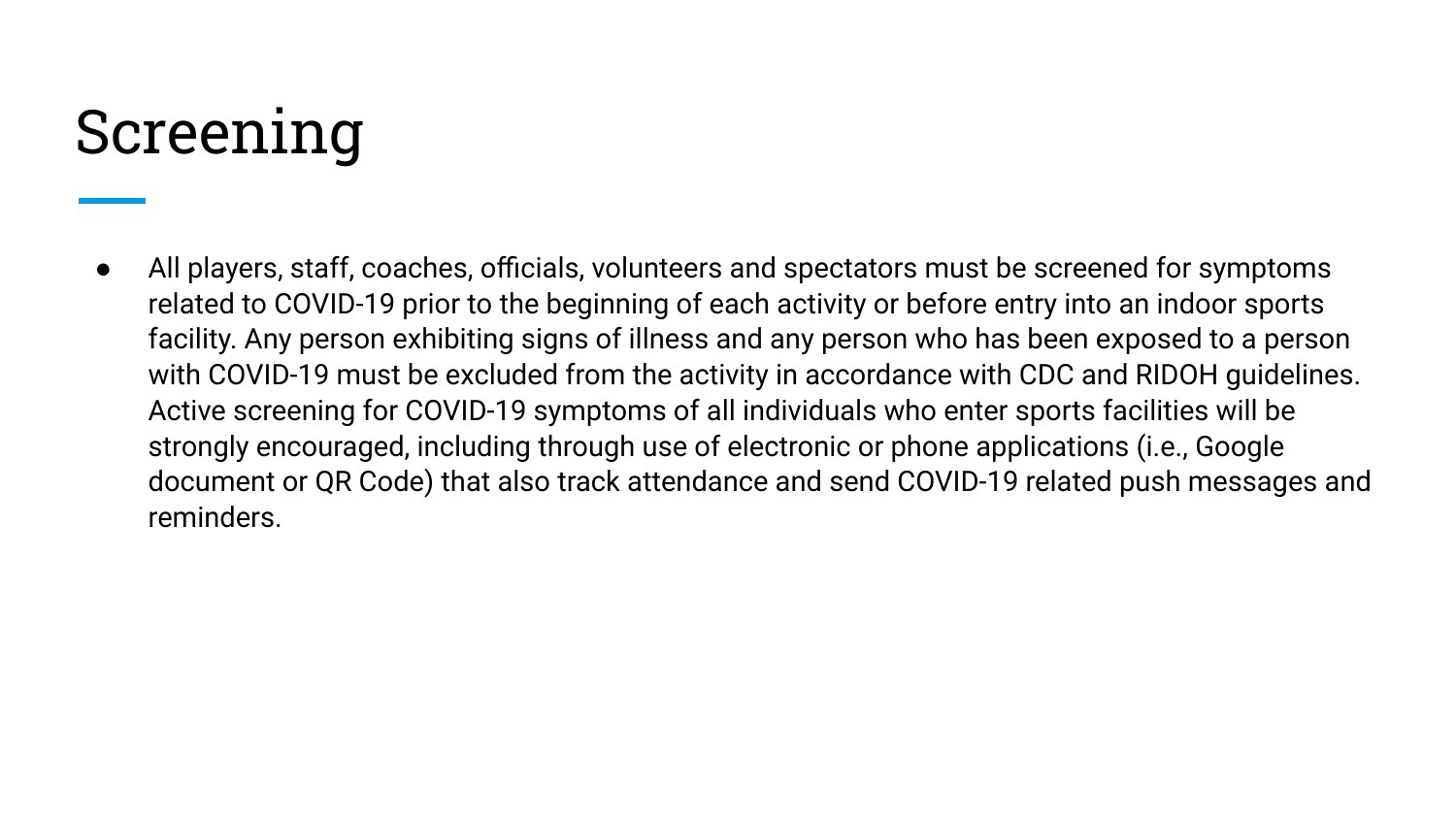### Collection of Contact Information

- For the purpose of contact tracing, and in accordance with RIDOH regulations, we will collect contact information (i.e., full name, telephone number, and date and times on site) for all participants, staff members, officials, spectators or visitors who enter the field.
- The contact information will be maintained for thirty days in paper and digital form. After the 30 days the information will be destroyed.
- The organization will provide a current and complete roster of their respective participants, and staff members to the COVID-19 Coordinator for at least thirty days. The completed roster must include all contact information (i.e., full name, telephone number, date and time on site).
- All participants, parents, guardians and spectators will be strongly encouraged to cooperate with RIDOH in providing any information for contact tracing purposes.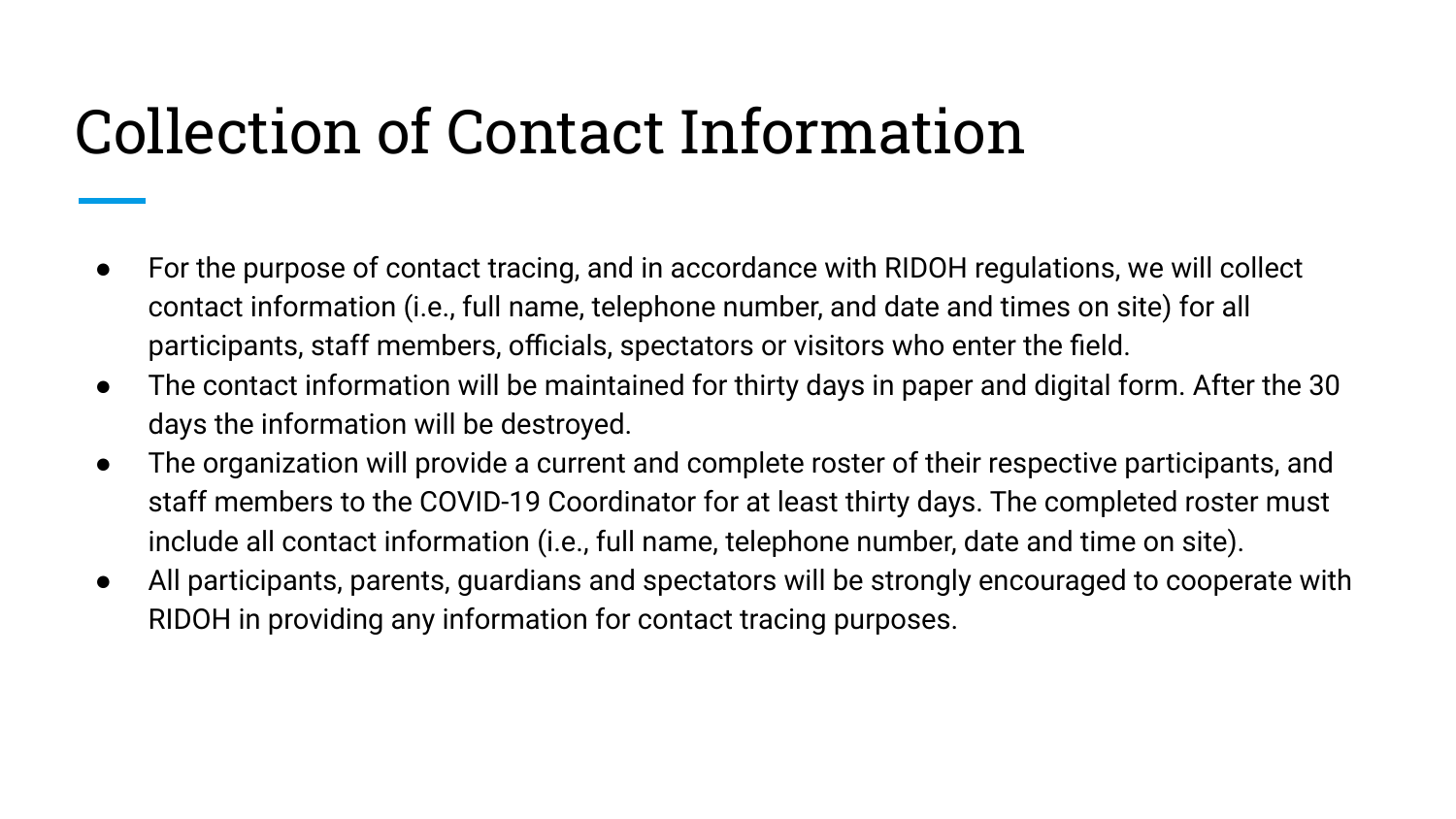## Staff Requirements

- All staff will be required to wear masks at all times
- All staff will be encouraged to take a weekly Covid-19 test.
- All staff members must be screened and signed in with contact information.
- All staff will be required to clean all equipment between use.
- COVID-19 Coordinator:
	- One staff member will be appointed as a COVID-19 coordinator to oversee all aspects of the COVID-19 risk management plan including customization, implementation, monitoring, updates/changes, communications, staff training, regulatory compliance, documentation, and answering staff, player, parent/guardian and spectator questions about COVID-19 concerns.
	- Covid-19 Coordinator will ensure every participant is checked-in, screened, and signed in with contact information for contact tracing.
	- The COVID-19 coordinator should notify local health officials, staff, and family members of players immediately of any lab confirmed case of COVID-19 for any staff member or player while complying with local and state privacy/ confidentiality laws as well as with HIPAA and the Americans With Disabilities Act.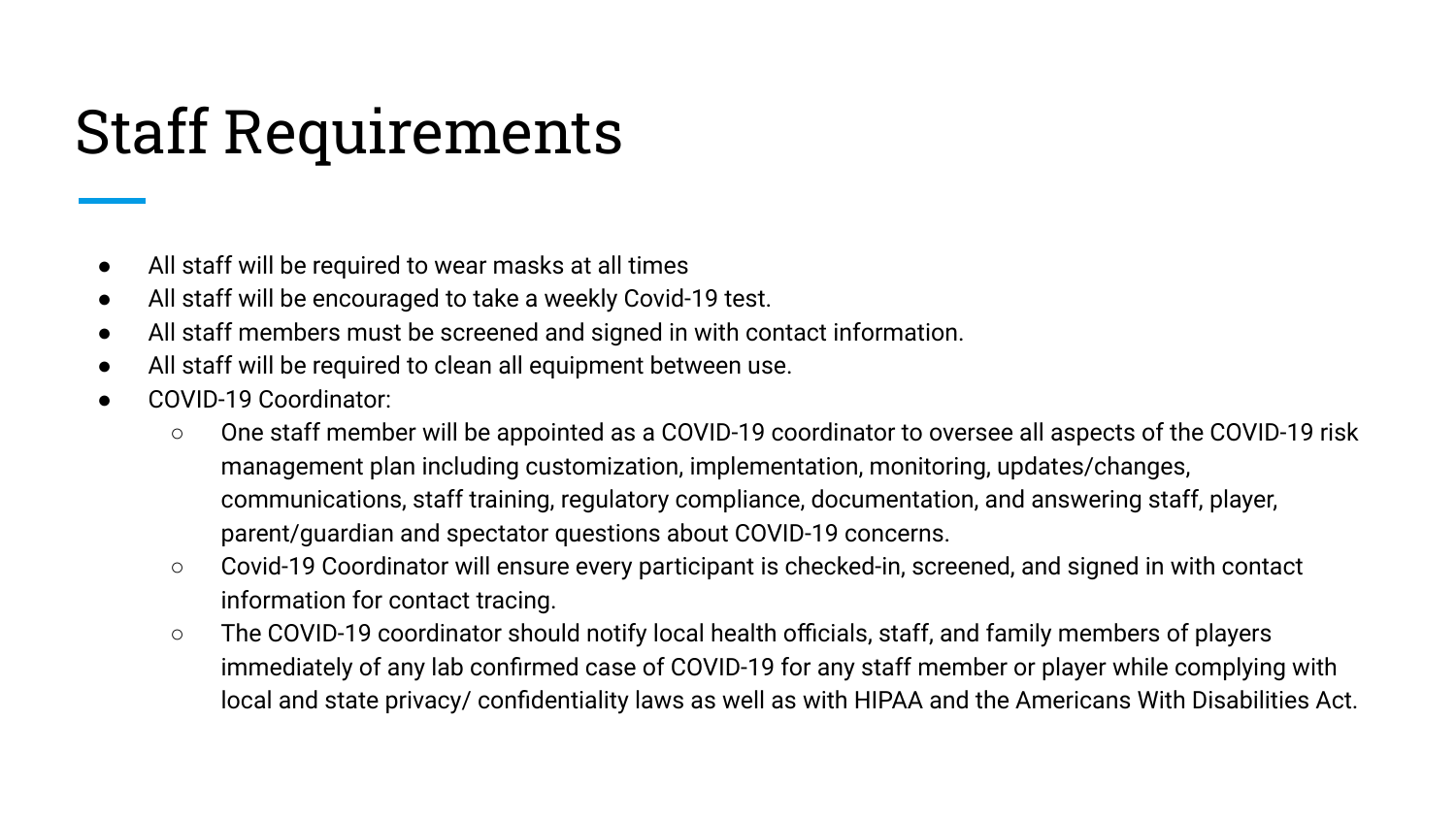## Participants

- All participants are required to fill out COVID-19 waiver/release.
- All participants will be required to wear masks at all times
- All participants will be required to be screened and signed in with contact information at every event.
- All participants will be encouraged to perform a weekly Covid-19 test.
- Participants are required to social distance (6 feet) during warm ups, drills, cooldowns, and whenever possible.
- Participants will be encouraged not to ride share with anyone who does not live in their household.
- Participants will be placed in stable groups and should not mix with other groups.
- Participants should avoid any physical contact when not participating in the activity.
- No Sharing
	- No drinks or food will be allowed to be shared.
	- No personal equipment will be shared.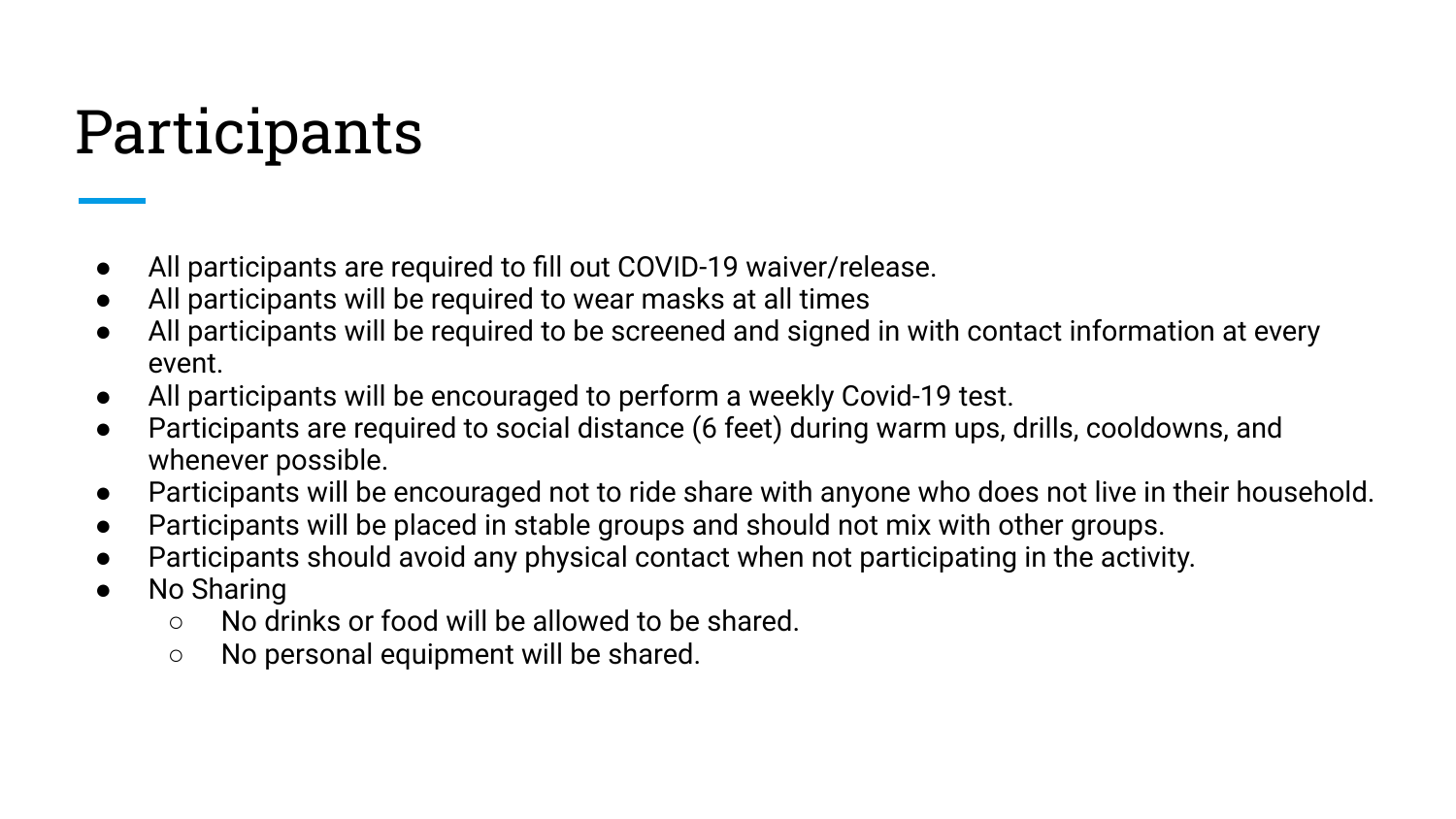#### Parents & Spectators

- All spectators will be required to wear masks at all times
- There will be a limit of no more than 2 spectators per participant.
- All spectators will be required to be screened and signed in with contact information. During check-in all spectators will be encouraged to acknowledge compliance with all COVID-19 related requirements and also that their non-compliance may result in the corresponding athlete being prohibited from participating in the sporting activity.
- All spectators will be encouraged to perform a weekly Covid-19 test.
- All spectators are required to social distance (6 feet) at all times.
- Parents will be reminded that they should monitor the health of their children and not send them to participate in sports events if they exhibit any symptom of COVID-19. They should seek COVID-19 testing promptly and report results to team staff and sports organization officials given the implications for other participants, families, and staff.
- Parents of minor participants and adult participants should protect any vulnerable persons in the same household with whom they come into frequent, close contact. They should also be aware of the enhanced risks for those age 65 or over and/or with compromised immune systems for 14 days after such frequent, close contact.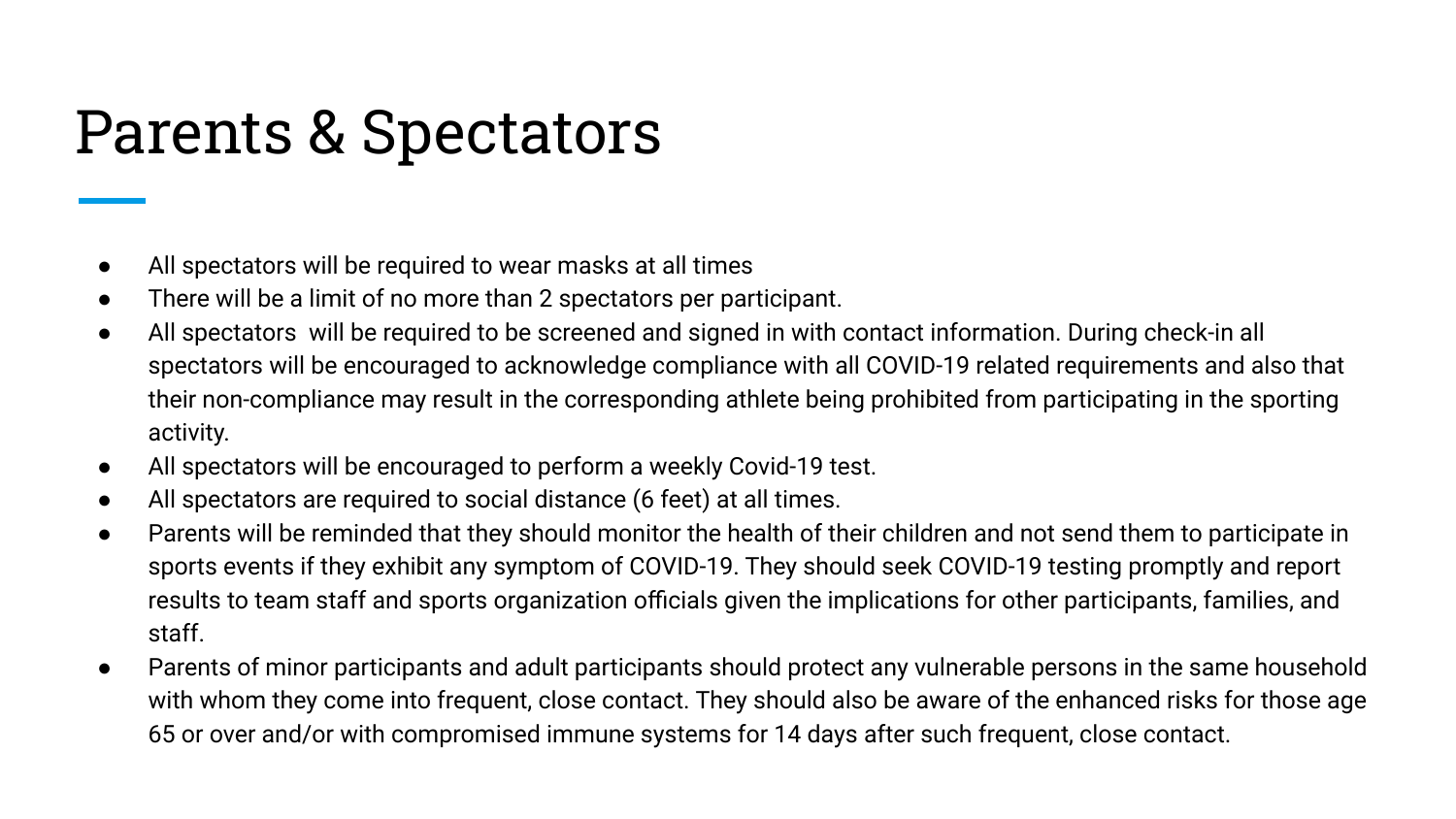#### Face Coverings

- Face coverings must be worn in accordance with current executive orders. Coaches, staff, officials, volunteers, players, spectators and any individual who enters an indoor sports facility or who plays a sport will be required to wear a face covering at all times in accordance with current executive orders and RIDOH regulations. This includes wearing a face covering during practices, scrimmages, competitions or other active play.
- Face coverings must be worn when going to and from an activity area, and equipment must be sanitized between uses. School coaches, staff, volunteers, players and spectators must wear a face covering in accordance with Back to School RI guidance. Participants are encouraged to bring extra face coverings and change into a clean, dry face covering in case their face covering becomes wet or soiled while engaged in sports activities.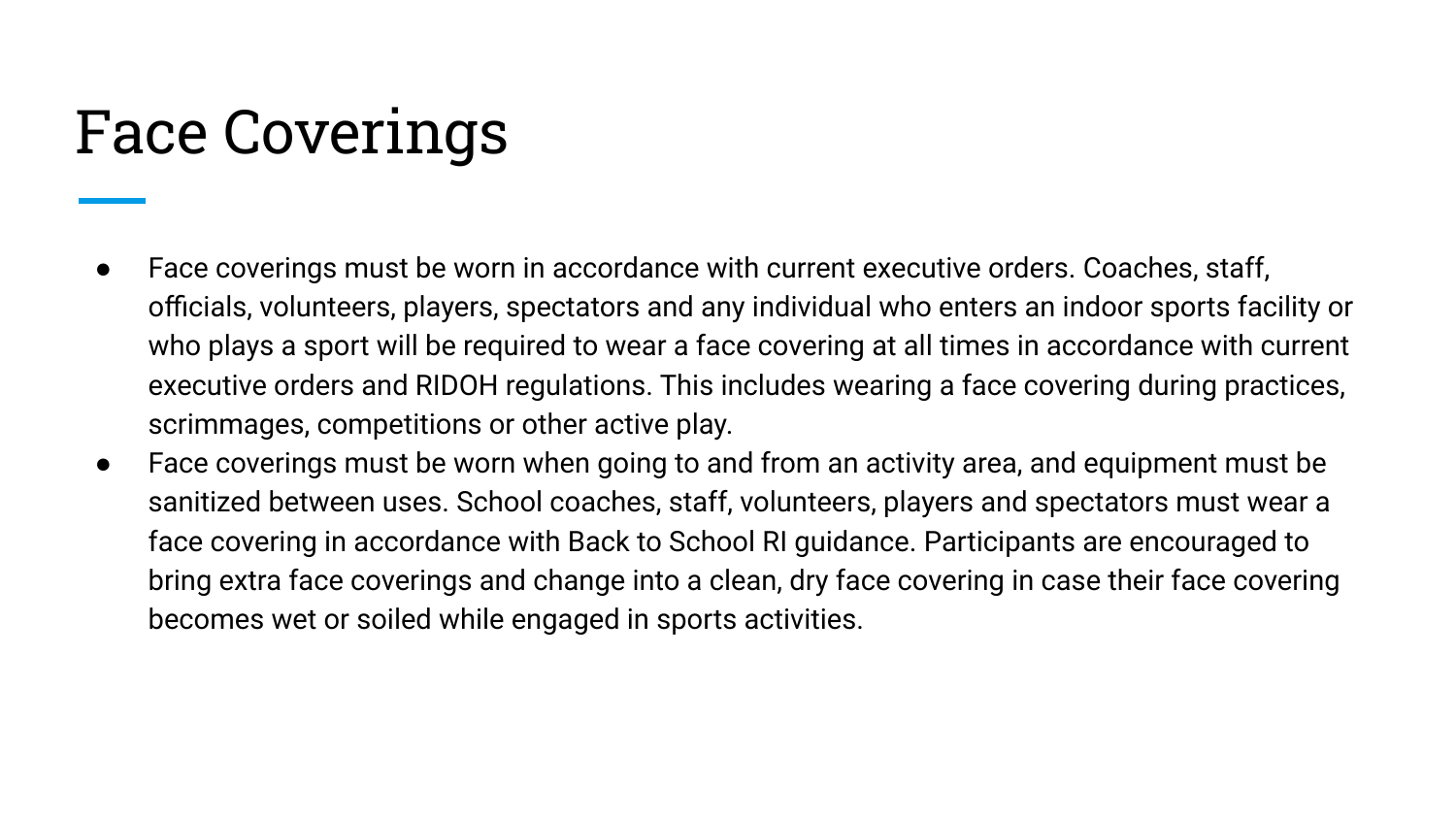## Stable Groups

- Stable groups are required at all times. The term "stable groups" means the same individuals, including players, coaches, staff and volunteers, remain in the same group over the course of the entire program. Participants will not be allowed to change from one group to another. When stable groups are not engaged in active play with one another, the stable groups will maintain a minimum physical distance of six feet between stable groups.
- Parents and caregivers will be strongly encouraged to choose one stable sports group for their child to participate in during the sports season and to not allow a child to participate on more than one team or with more than one sports organization.
- Staff members will strongly encourage participants not to participate in more than one team, league, or camp per sports season.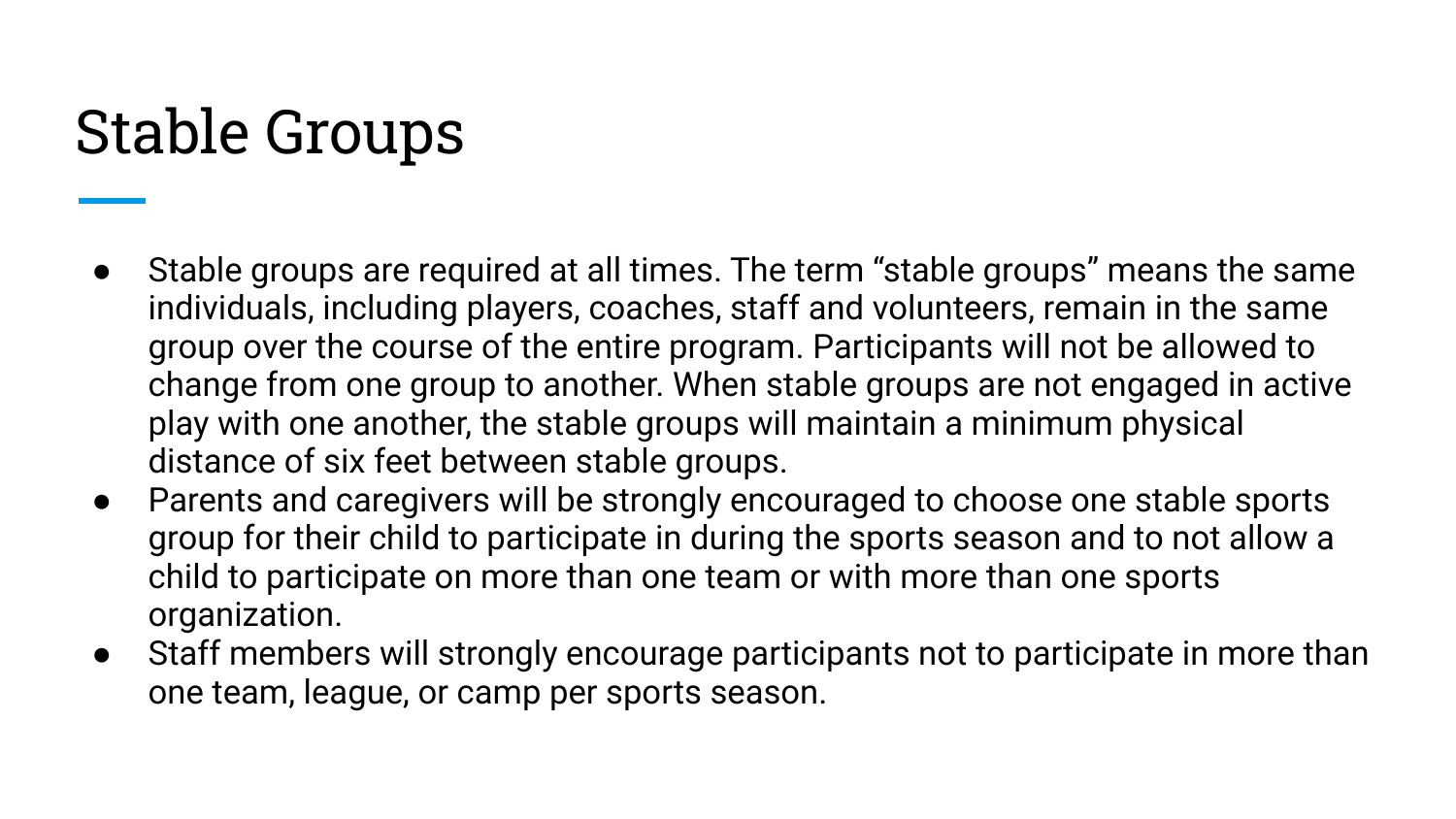## Physical Distancing

- All staff, players, parents/guardians and spectators not of the same household should practice social distancing of six feet whenever possible.
- Six feet of physical distancing should be maintained between all players, coaches and participants during practices and active play when possible. When staff members and participants are not engaged in active play (e.g., on the bench or on the sideline), a physical distance of at least six feet must be maintained.
- We will spread out scheduling of practice and games to ensure enough time between practices and games to allow one group to vacate the premises before the next group enters as well as for proper sanitation of surfaces and other equipment.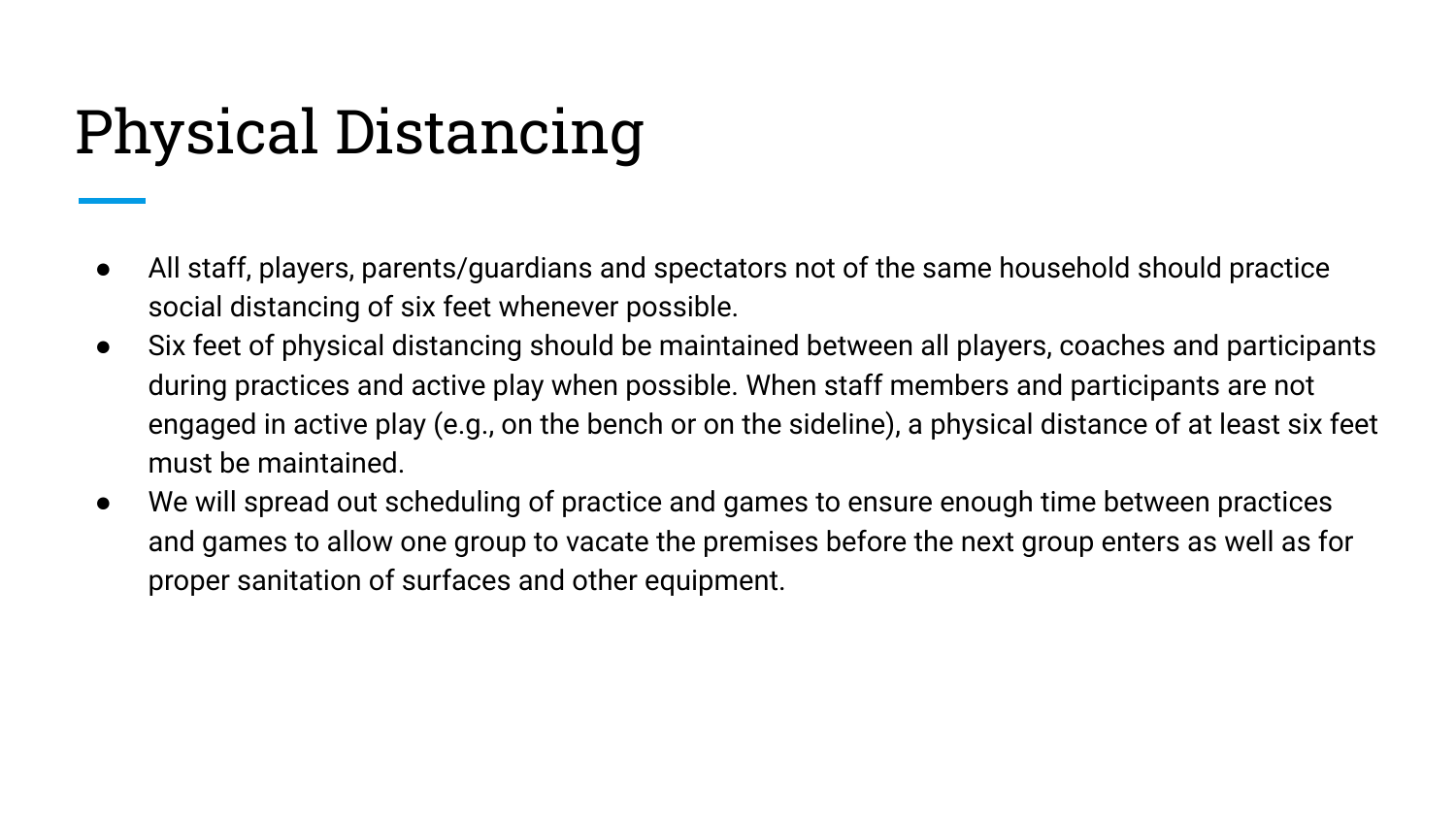## Equipment Cleaning

- The participant provided equipment will be kept in a bag and should be spaced to encourage social distancing. Players should bring their own disinfectant wipes to wipe down their own equipment between use.
- The shared equipment will be limited to the greatest extent possible and should be disinfected between each use if possible. Balls should be disinfected whenever possible and an adequate supply should be kept on hand.
- No team or dugout coolers will be provided. Parents/guardians should provide separate marked water bottles or sports drink for their child.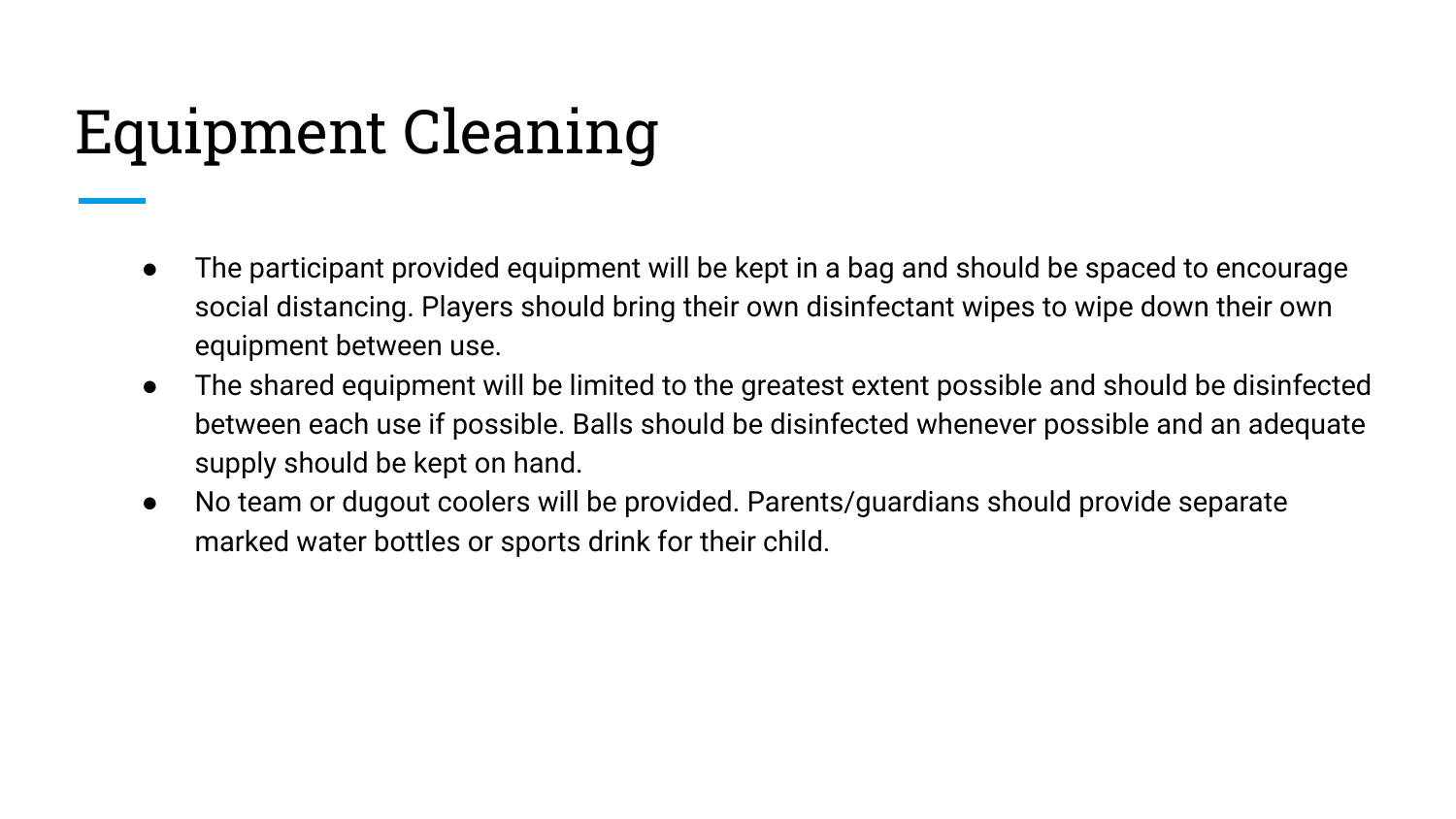## Encouraging COVID-19 Testing

- We will strongly encourage and promote weekly COVID-19 test (or more frequently). We will remind attendees that Rhode Islanders can schedule a free COVID-19 test for themselves or dependent children on portal.ri.gov regardless of whether they have symptoms or insurance and more information about testing can be found on the RIDOH Testing Webpage.
- When participants, spectators, or staff members are awaiting tests or results who are symptomatic or have been in close contact with someone who is COVID-19 positive should not attend games, practices, or any related sports activities while waiting for COVID-19 test results. We will establish strict disciplinary policies to penalize persons who violate this provision.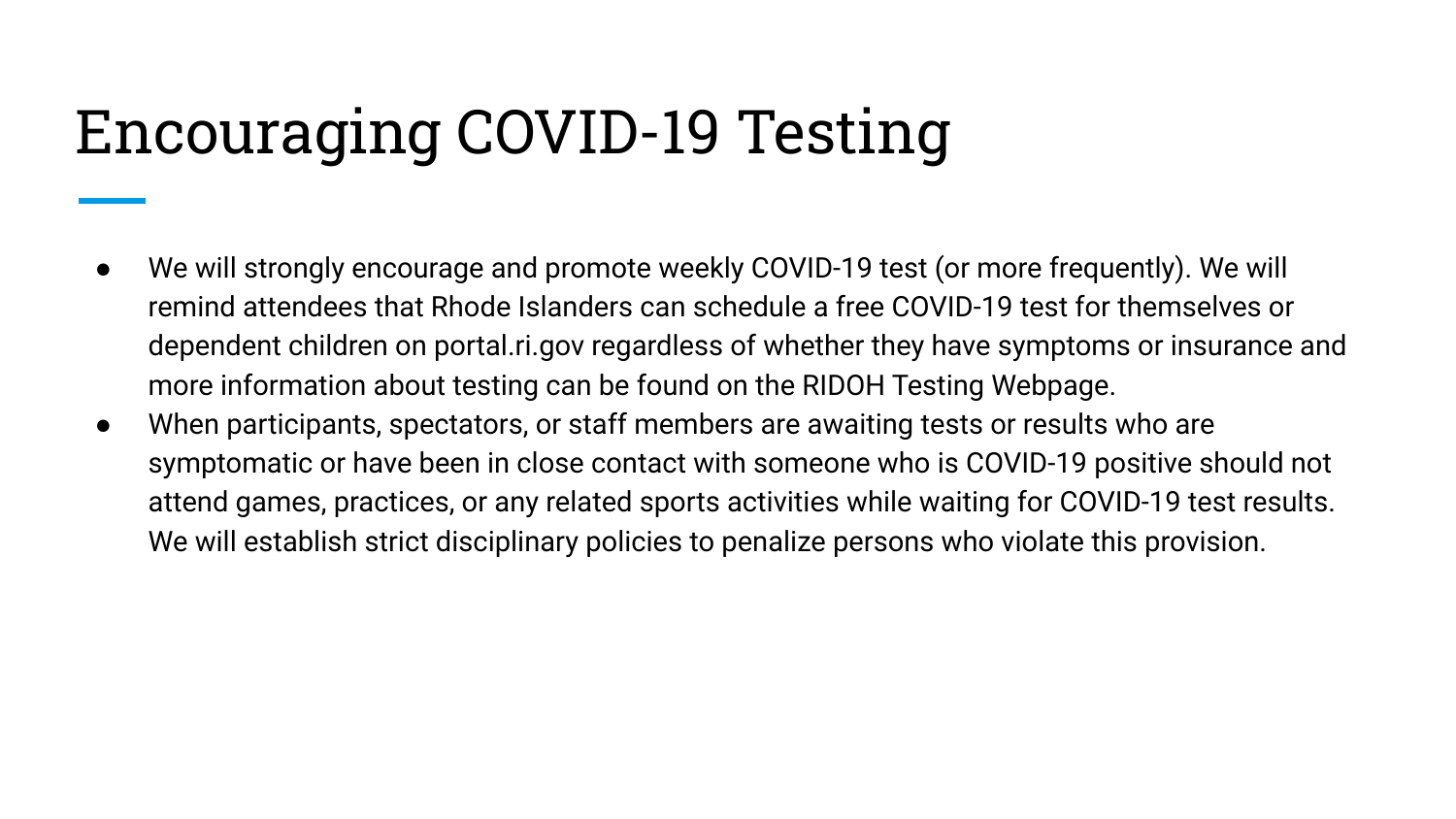#### Response to Positive COVID-19 Case

- If a participant, staff member, official or spectator tests positive for COVID-19 all members of the team or group, who have been in close contact with the individual who tested positive for COVID-19 will need to quarantine in accordance with Executive Orders and directions from the RIDOH.
	- If a staff member or player has tested positive for COVID-19, exhibits symptoms but has not been tested, or has had [close contact](https://www.cdc.gov/coronavirus/2019-ncov/php/public-health-recommendations.html) [\(additional close contact considerations\)](https://www.cdc.gov/coronavirus/2019-ncov/php/contact-tracing/contact-tracing-plan/appendix.html), such staff member or parent/guardian on behalf of player must immediately notify the COVID-19 coordinator and must remain in quarantine until meeting state or [CDC Criteria For](https://www.cdc.gov/coronavirus/2019-ncov/if-you-are-sick/end-home-isolation.html?CDC_AA_refVal=https%253A%252F%252Fwww.cdc.gov%252Fcoronavirus%252F2019-ncov%252Fprevent-getting-sick%252Fwhen-its-safe.html)  [Discontinuing Home Isolation.](https://www.cdc.gov/coronavirus/2019-ncov/if-you-are-sick/end-home-isolation.html?CDC_AA_refVal=https%253A%252F%252Fwww.cdc.gov%252Fcoronavirus%252F2019-ncov%252Fprevent-getting-sick%252Fwhen-its-safe.html) Return to activity should be cleared by the COVID-19 coordinator based on CDC guidance.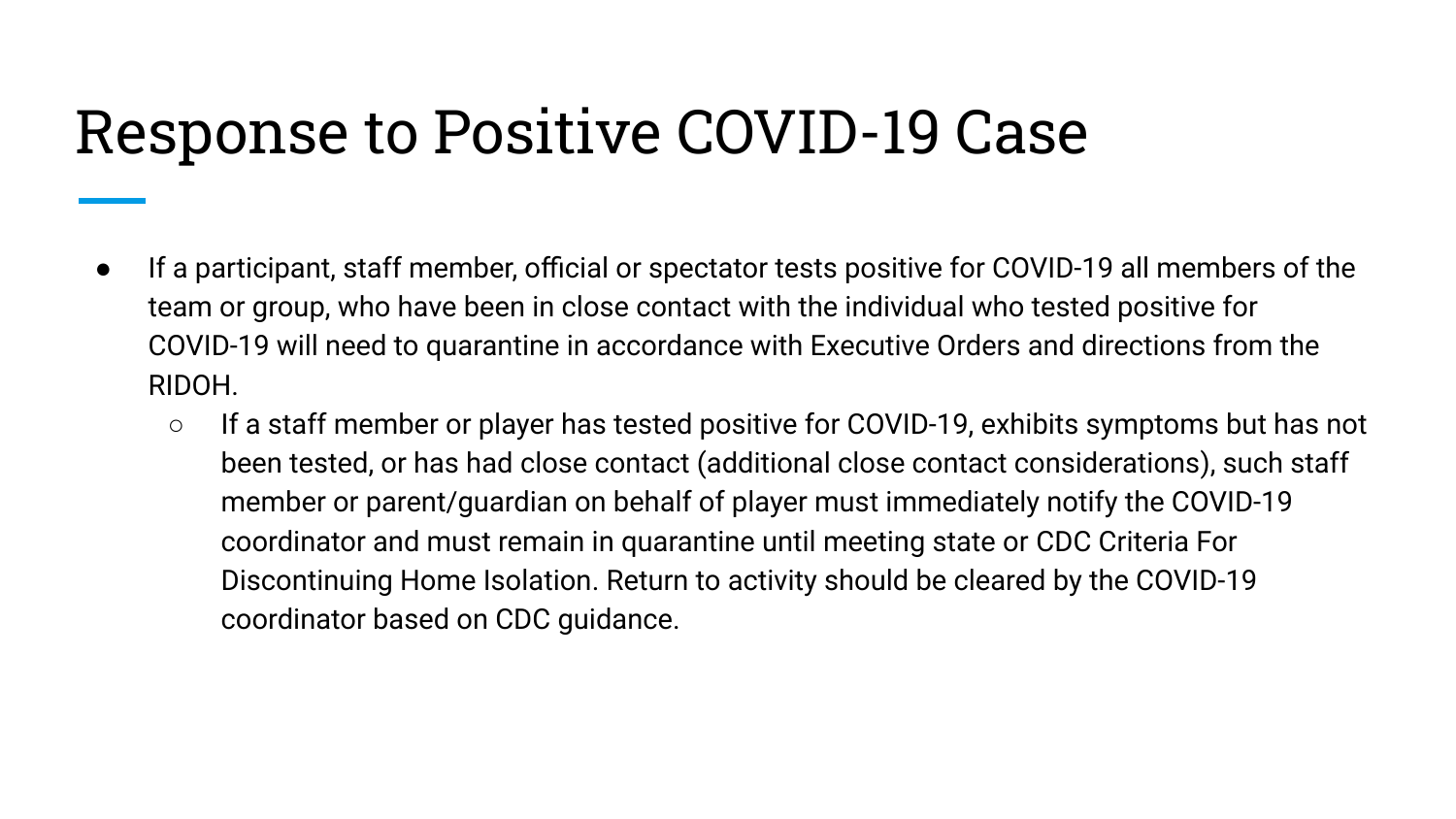#### RIDOH Cooperation Rule

● If RIDOH identifies a positive COVID-19 case or outbreak connected to a participants, staff member, and/or spectator all activities associated with that case or outbreak will immediately cease, and all participants and organizations will be fully and promptly cooperate with RIDOH case investigation and contact tracing, and follow the instructions provided from RIDOH regarding the need to quarantine and when activities may resume.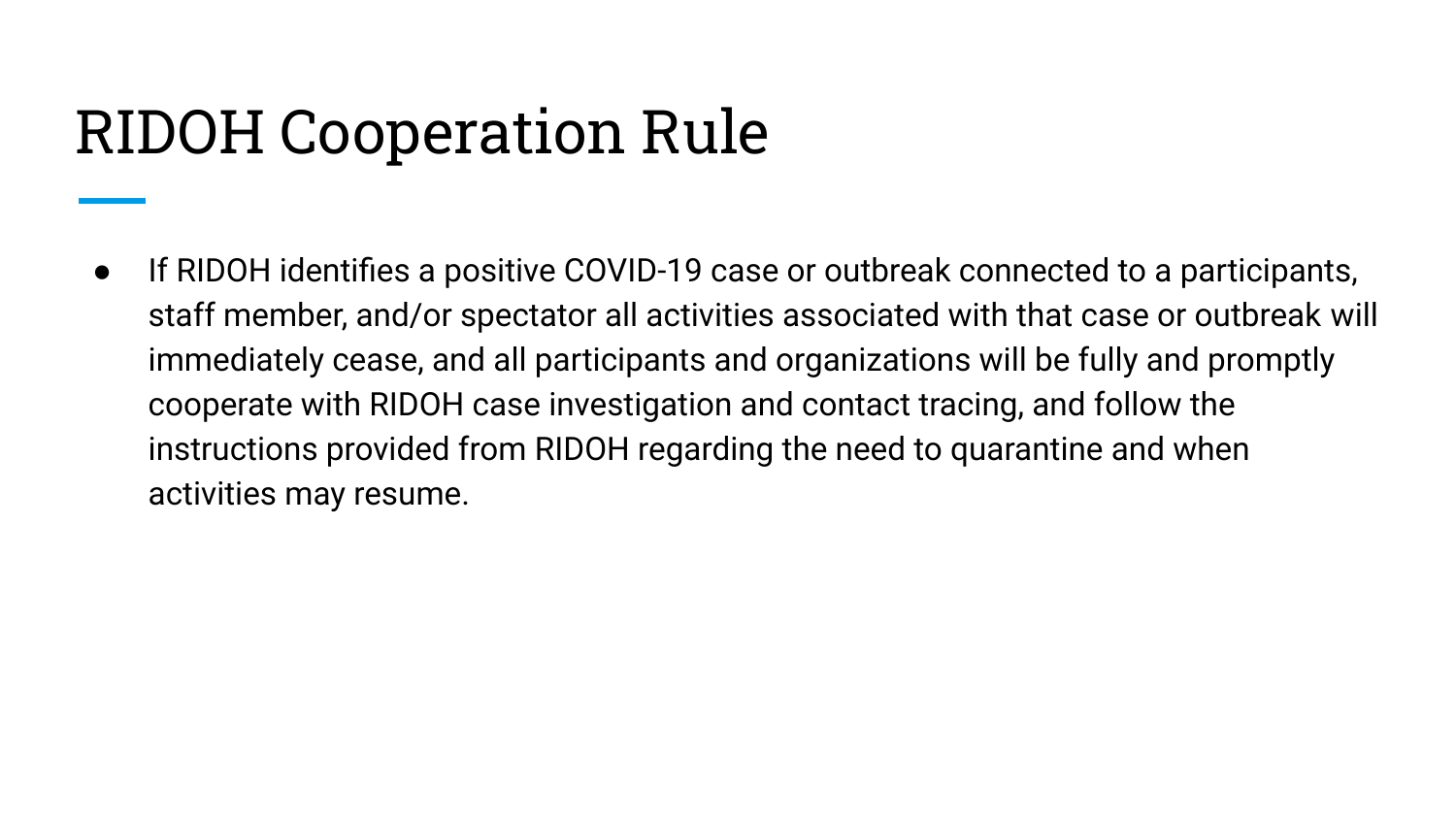### **Panther Rules**

- COVID-19 Coordinator must be present at all events.
- Social Distance at least six feet.
- Masks are required by all.
- No Sharing of food, drink, or personal equipment.
- All staff members must comply with stable groups.
- Staff members must wipe down all equipment between use.
- Participants and spectators must use sign-in, complete screening process, and use hand sanitizer.
- We must comply with all RIDOH rules and regulations.
- No Congregating: Staff members, participants, and spectators should not congregate prior to the event and should stay in cars until right before warm ups and should avoid other groups that are leaving the prior event. Team staff, participants, parents/guardians, and spectators should quickly exit after the event and go directly to their cars without congregating with other teams or spectators in common areas.